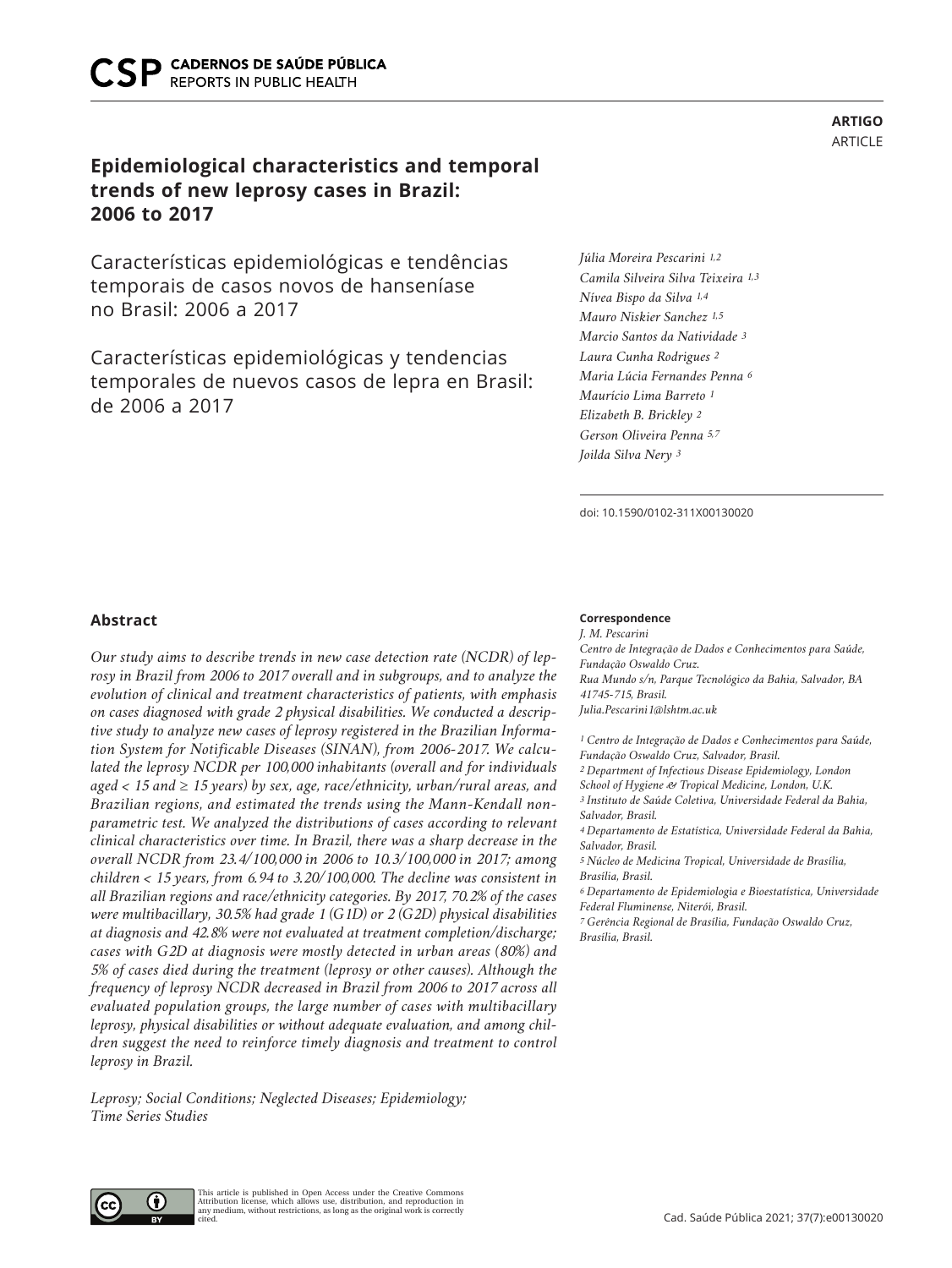# **Introduction**

Leprosy is a chronic infectious disease caused by *Mycobacterium leprae*. In the absence of early diagnosis and adequate treatment, infections may lead to serious neurological impairment and potentially irreversible complications, including sensory loss, amyotrophy, deformities, and wounds on the hands and feet. Leprosy-associated disabilities can lead to social stigma, discrimination and deterioration of mental health, which may contribute to job loss and the perpetuation of the cycle of poverty 1.

In 2017, approximately 13% of the more than 200,000 cases of leprosy occurring globally were recorded in Brazil 2. Although the Brazilian leprosy control program data shows marked reduction in the frequency of leprosy in the general population in recent years, the distribution of leprosy is highly heterogeneous across Brazil 3. Clusters of leprosy cases, which are greatly significant for the public health, have been detected in the North, Central West, and Northeast regions 3,4. Several capitals in the North and Northeast regions of the country have reported no reductions in leprosy cases in children aged under 15 years, suggesting there may be active transmission in these populations 5.

Although social protection policies implemented in Brazil in the past decade have been associated with reduced incidence of leprosy in high-burden municipalities, recent austerity policies and increasing poverty rates in the country may have pushed leprosy incidence to higher levels and represented a set-back in Brazilian leprosy elimination targets 6,7. To understand the effect of these shifting pressures, this study aimed to describe the leprosy trends over time in the overall population and in subgroups and to analyze the distribution of clinical and treatment characteristics of patients diagnosed with leprosy in Brazil, with an emphasis on cases diagnosed with grade 2 physical disabilities (G2D). An improved understanding of the epidemiological profile of leprosy in Brazil and the cases diagnosed with advanced disease will help to quantify the burden of disease. In addition, this work will inform national strategies for prioritizing leprosy control interventions, including health promotion/education, contact surveillance/case finding, and disability treatment/rehabilitation.

#### **Methods**

# **Design, data source and study population**

This is a descriptive study that analyzed new cases of leprosy reported in Brazil between 2006 and 2017. The analysis is based on: (i) de-identified leprosy records obtained from the Brazilian Information System for Notificable Diseases (SINAN-leprosy) (2006-2017); and (ii) demographic data from the population census of the Brazilian Institute of Geography and Statistics (IBGE) (2000 and 2010). The SINAN-leprosy data were obtained in March 2019 with the Citizens' Information Service Electronic System (e-SIC; https://esic.cgu.gov.br/falabr.html). This study dataset included records from all new cases of leprosy detected between January 1, 2006, and December 31, 2017.

# **Variables and data analysis**

The data extracted from SINAN-leprosy included demographic and socioeconomic variables, i.e., age, sex, schooling, race/ethnicity, region of residence in Brazil and residential area (rural and urban); clinical variables, i.e., clinical form (indeterminate, tuberculoid, borderline and lepromatous); operational classification (paucibacillary or multibacillary), grade of physical disability at time of diagnosis and at the end of the treatment (grade 0 – G0D, grade 1 – G1D, and grade 2 – G2D); presence of leprosy reaction during treatment (reaction 1, 2, or 1+2); and treatment outcome (cure, transfer to other health units, municipalities or state, dropout, or death).

The population composition of Brazil was obtained from 2000 to 2017 overall and by state. From 2000 to 2017, yearly population distributions were available for age and sex, but were not available for the variables of race/ethnicity and residential area (rural or urban). Hence, for comparability between the four variables, i.e., age, sex, race/ethnicity and residential area, we used linear interpolation and extrapolation based on the 2000 and 2010 census data to calculate the population distributions for the years of 2006-2009 and 2011-2017.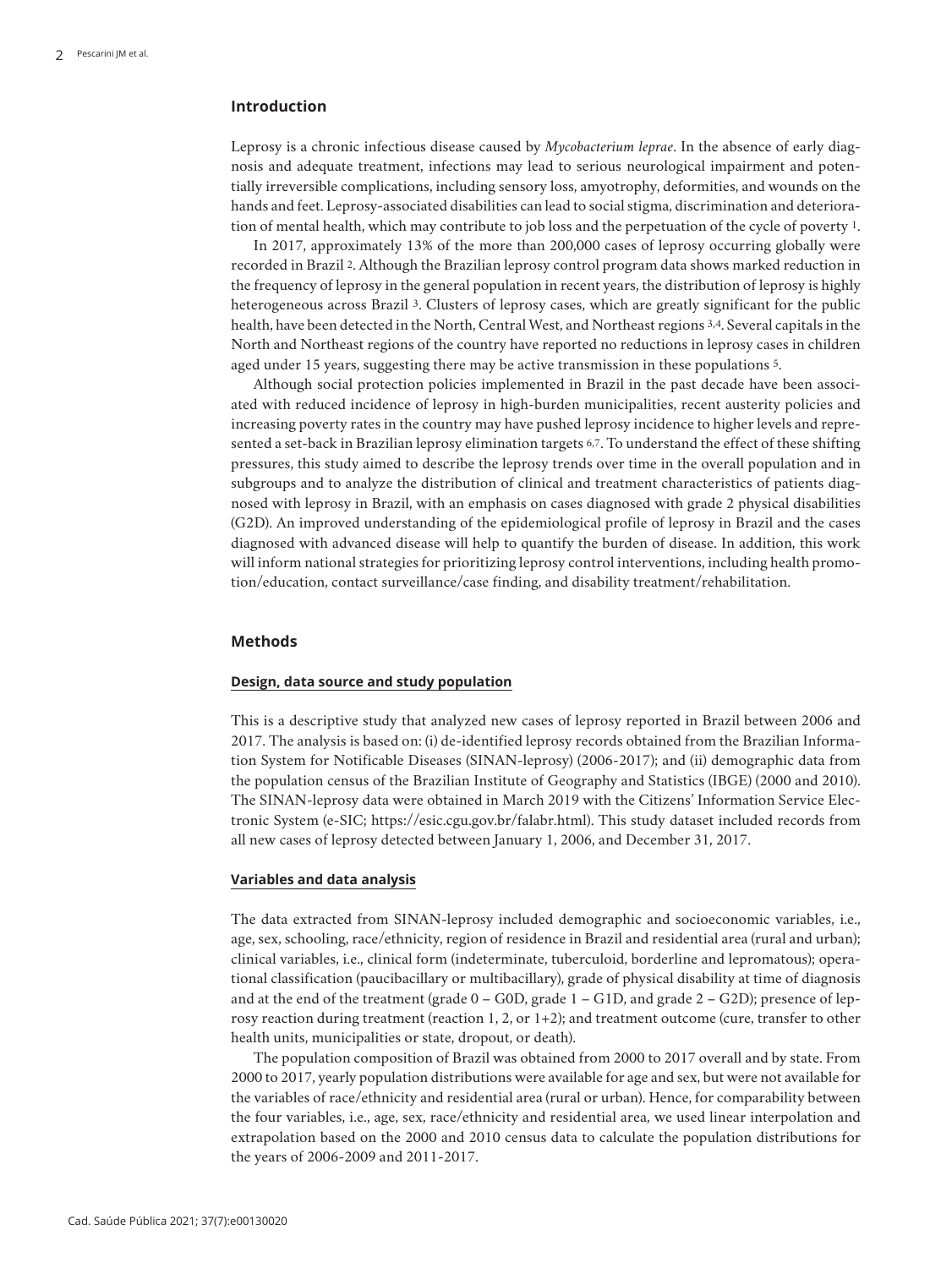We conducted a descriptive analysis, including the absolute numbers and frequencies and/or means and standard deviations (SD) to investigate the distribution of sociodemographic characteristic of individuals who were newly diagnosed with leprosy in the study period (2006-2017). We estimated the annual new case detection rate (NCDR) of leprosy per 100,000 individuals across the full population of Brazil and by geographic (i.e., region of Brazil and residential area) and sociodemographic variables (i.e., sex, age, and race/ethnicity) from 2006 to 2017. We also calculated the male:female ratio of the number of new leprosy cases detected and estimated leprosy reductions from 2006 to 2017 NCDR as 1 - NCDR2017/NCDR2006 in order to verify changes over time. The leprosy NCDR trends by sociodemographic characteristics were evaluated using the Mann-Kendall non-parametric test, which tests if the time series has a monotonic tendency over time. Kendall's correlation coefficients were estimated to evaluate if the correlations between the series of detection rates versus time were positive or negative. Finally, we conducted a secondary descriptive analysis to investigate the distribution of sociodemographic and clinical characteristics of new leprosy cases diagnosed with G2D in 2006 and 2017.

All analyses were carried out using R Studio 5.4.1 (http://www.r-project.org) and Stata version 15 (https://www.stata.com).

#### **Ethical aspects**

Three Research Ethics Committees approved this study: (i) the University of Brasília (1.822.125), (ii) the Gonçalo Muniz Institute/Oswaldo Cruz Foundation (1.612.302), and (iii) the London School of Hygiene & Tropical Medicine (10580-1).

#### **Results**

#### **Leprosy NCDR trends**

Between 2006 and 2017, a total of 396,989 new cases of leprosy were recorded in Brazil. Overall, the NCDR decreased from 23.4/100,000 in 2006 to 10.2/100,000 in 2017 (56.4% reduction) (Table 1). Although reductions in NCDR occurred in all five country regions, the magnitude of these declines varied. Specifically, the highest reductions between 2006 and 2017 took place in the South (70.9% reduction), Southeast (67.8% reduction) and North regions (63.5% reduction) (versus 50% reductions in North and 49.9% in the Central West) (Figure 1a). As of 2017, the Central West (NCDR2017: 25.7/100,000) and North regions (NCDR2017: 22.8/100,000) had the highest leprosy detection coefficients. Downward trends in the overall leprosy NCDR were observed in both the urban and rural areas (Figure 1b), among both men and women (Figure 1c) and across all ages (Figure 1d) and racial/ ethnic groups (Tables 1 and 2). Among children aged under 15 years, 25,688 new cases of leprosy were identified during the study period, equivalent to 6.5% of all the cases in the country. The NCDR among children was approximately halved from 6.9/100,000 in 2006 to 3.2/100,000 in 2017.

Despite the widespread decreases in leprosy NCDR from 2006 to 2017, it remained disproportionately higher in some groups – the NCDR among men was higher than that among women across all years evaluated, and the male:female ratio of 1:2 remained consistent over time (Table 1). Similarly, the highest NCDR was consistently observed among individuals aged 60 or older. Overall, the age at new case detection became higher over time, with the mean age increasing from 41.9 years (SD = 20.2) in 2006 to 46.3 years (SD = 19.8) in 2017. The highest NCDRs were also recorded in 2017 for individuals self-identified as Black (15.3/100,000), Indigenous (14.2/100,000) and Brown (13.1/100,000) (Table 1). Whereas one of the highest NCDRs were recorded among the indigenous population, the number of cases was much smaller than in other racial/ethnic groups.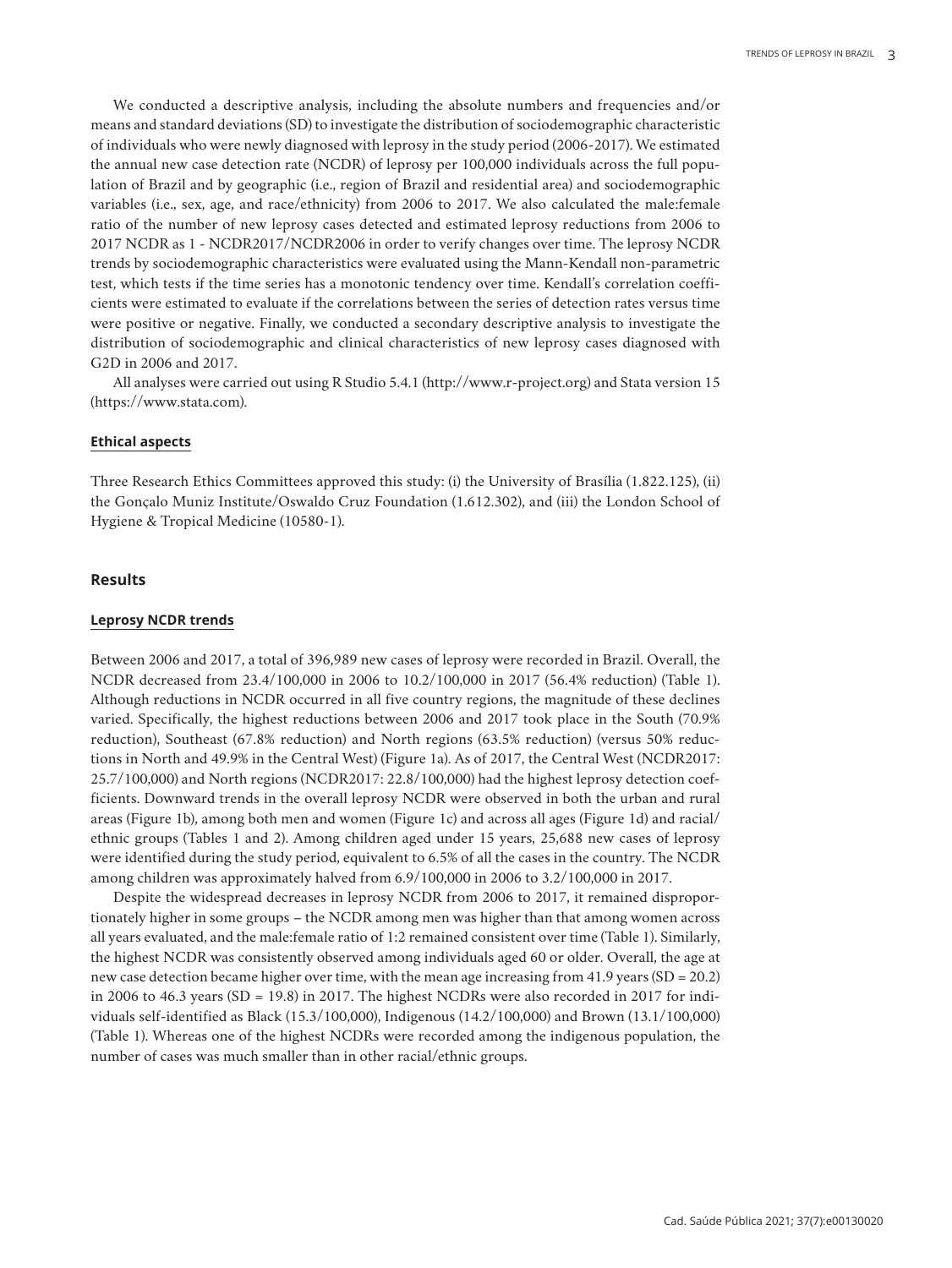Frequency and new case detection rate (NCDR) of leprosy per 100,000 population by sociodemographic characteristics and residential area in Brazil from 2006 to 2017 (N = 396,989).

| <b>Variables</b>    |         | 2006-2017 |                  |        | 2006        |        | 2017        | Reduction * (%) |
|---------------------|---------|-----------|------------------|--------|-------------|--------|-------------|-----------------|
|                     | N       | $\%$      | <b>Mean NCDR</b> | n      | <b>NCDR</b> | n      | <b>NCDR</b> |                 |
| Total               | 396,989 |           | 16.9             | 43,744 | 23.4        | 21,244 | 10.2        | 56.3            |
| Region              |         |           |                  |        |             |        |             |                 |
| North               | 79,568  | 40.6      | 40.6             | 9,384  | 62.5        | 4,095  | 22.8        | 63.5            |
| Northeast           | 165,630 | 25.4      | 25.4             | 16,977 | 32.9        | 9,403  | 16.4        | 50.0            |
| Southeast           | 68,317  | 6.9       | 6.9              | 8,645  | 10.9        | 3,043  | 3.5         | 67.8            |
| South               | 15,677  | 4.6       | 4.6              | 1,950  | 7.1         | 617    | 21          | 70.9            |
| <b>Central West</b> | 67,723  | 38.9      | 38.9             | 6,845  | 51.6        | 4,081  | 25.7        | 49.9            |
| Sex                 |         |           |                  |        |             |        |             |                 |
| Female              | 177,646 | 44.8      | 15.5             | 20,151 | 21.7        | 9,630  | 9.2         | 57.8            |
| Male                | 219,322 | 55.3      |                  | 23,621 | 26.4        | 11,614 | 11.6        | 56.1            |
| Male:Female ratio   | 13.8    |           |                  | 1.17   |             | 1.21   |             |                 |
| Age group (years)   |         |           | 17.7             |        |             |        |             |                 |
| < 15                | 28,729  | 7.2       |                  | 3,311  | 6.9         | 1,371  | 3.2         | 53.9            |
| 15-59               | 285,176 | 71.8      |                  | 32,635 | 28.0        | 14,510 | 10.5        | 62.4            |
| $60+$               | 83,084  | 20.9      | 4.9              | 7,828  | 43.1        | 5,363  | 21.6        | 49.9            |
| Race/Ethnicity      |         |           | 17.2             |        |             |        |             |                 |
| White               | 113,139 | 28.5      | 29.5             | 13,933 | 15.3        | 5,188  | 5.8         | 62.5            |
| Brown/Mixed race    | 50,938  | 12.8      |                  | 21,561 | 28.4        | 12,481 | 13.1        | 65.1            |
| <b>Black</b>        | 209,928 | 52.9      | 9.6              | 5,622  | 43.8        | 2,604  | 15.3        | 53.8            |
| Asian               | 4,394   | 1.1       | 26.1             | 624    | 39.8        | 210    | 6.9         | 82.7            |
| Indigenous          | 1,616   | 0.4       | 18.8             | 127    | 16.2        | 125    | 14.2        | 12.3            |
| Missing             |         |           | 14.9             | 1,907  |             | 636    |             |                 |
| Residential area    | 307,459 | 77.5      | 15.0             |        |             |        |             | 48.9            |
| Urban               | 60,870  | 15.3      |                  | 28,712 | 18.9        | 17,107 | 9.7         | 31.5            |
| Rural               | 177,646 | 44.8      | 14.3             | 5,553  | 18.1        | 3,514  | 12.4        | 57.8            |
| Missing             |         |           |                  | 9,509  |             | 623    |             | 56.1            |

Source: Brazilian Health Informatics Department (DATASUS) – http://www2.datasus.gov.br/DATASUS/index.php?area=0901 (accessed on 03/May/2019) and http://tabnet.datasus.gov.br/cgi/deftohtm.exe?popsvs/cnv/popbr.def (acccessed on 24/May/2019).

\* Reduction of leprosy NCDR estimated by 1 - NCDR2017/NCDR2006.

#### **Evolution of leprosy diagnosis over time**

Between 2006 and 2017, the proportion of leprosy cases detected with severe manifestations of the disease increased over time (Table 3). Specifically, the percentage of borderline leprosy cases increased from 31.6% to 47%, which corresponded to reductions in the tuberculoid and indeterminate forms. In addition, multibacillary cases increased from 52.9% to 70.2% (Table 3). The proportion of cases without reaction episodes during treatment doubled (from 32.2% to 66.4%), and in 2017, the majority of cases were evaluated for reaction (40.4% vs. 78.6%). Also, in 2017, there was a larger proportion of cases that transferred to treatment in other health units (5.9% in 2006 vs. 11.4% in 2017).

Although there was an overall reduction in the number of new cases, the percentage of cases with G1D or G2D disabilities increased from 22.6% in 2006 to 30.5% in 2017 (Figure 2a, Table 3), resulting in a NCDR of G2D of 6.92/1,000,000 cases in 2017 (data not shown). Similar trends were observed for children (Figure 2b), with NCDR of G2D of 0.91/1,000,000 children in 2017.

Over time, G1D and G2D contributed to a substantial number of new cases at diagnosis and at the end of treatment (Figure 3, Table 3). In 2017, among the 5,032 cases evaluated with G1D at diagnosis,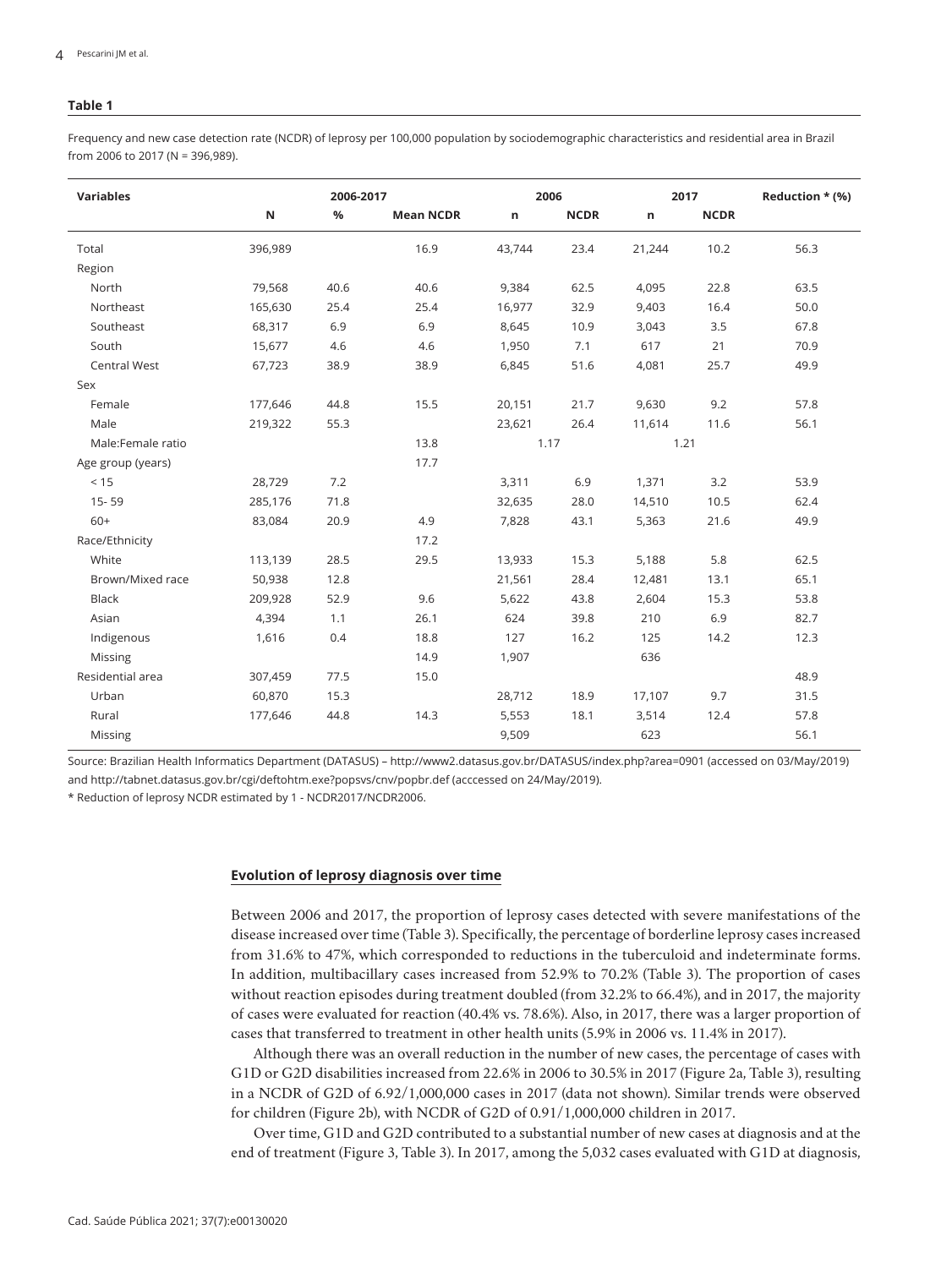#### **Figure 1**

New case detection rate (NCDR) of leprosy per 100,000 population by region of residence, urban and rural regions, sex, and age groups in Brazil from 2006 to 2017.



Note: for 1b, the rate differences in rates from national Brazilian data represents missing data.

1,459 (29%) remained with G1D; 141 cases (2.8%) progressed to more severe disability grades (G2D) and for 1,985 (39.4%) there was no information on patients' disability grades at the end of treatment (Table 4, Figure 3). Among the cases diagnosed with G2D in 2017, 22.4% of cases improved to G0D or G1D, but 35% remained with G2D and for 42.7% the information on patients' disability grades at the end of treatment was not documented by a physician or health professional (Table 4, Figure 3). Overall, the disability grade at the end of treatment was not evaluated for 46.4% of cases in 2006 and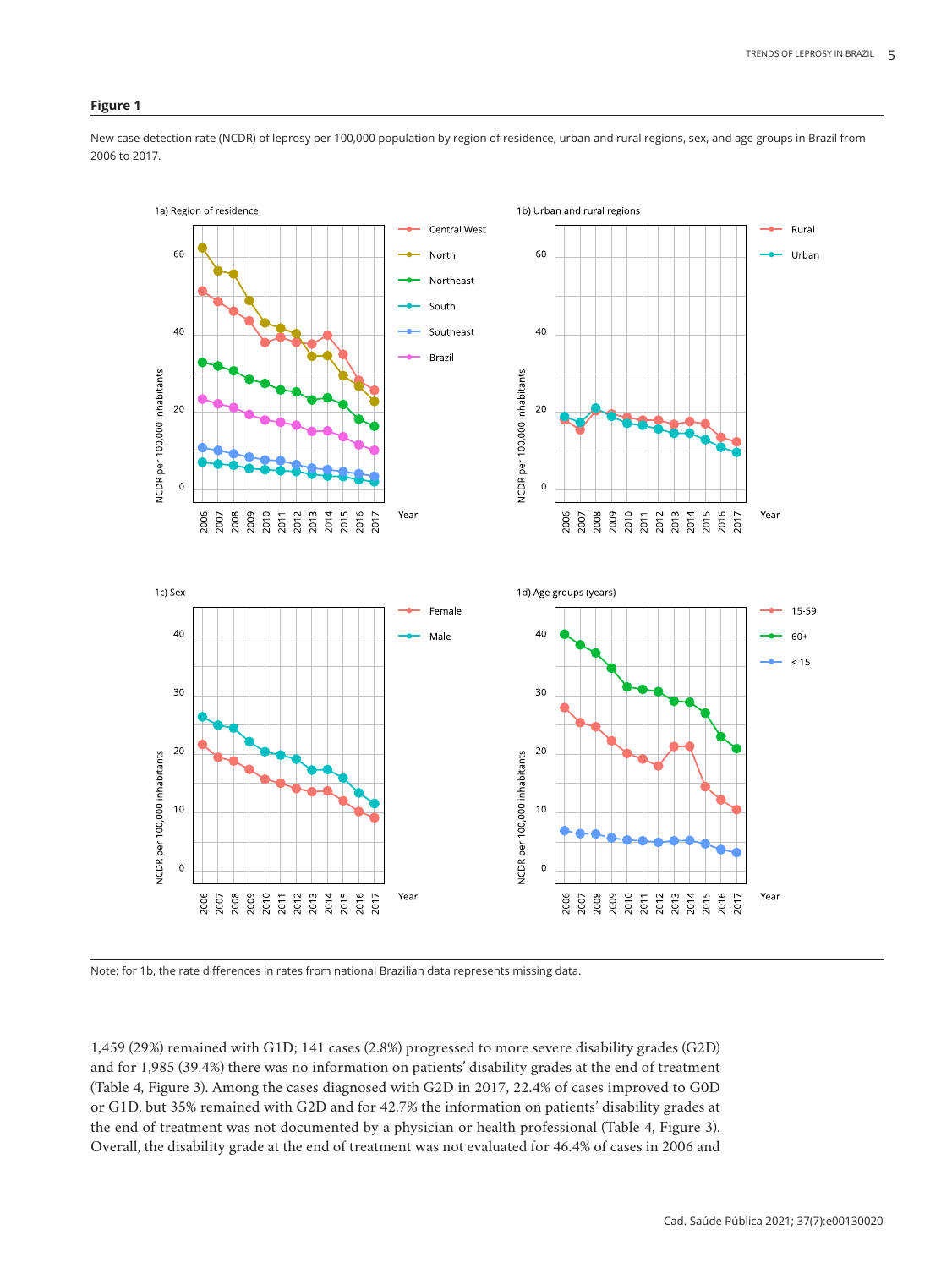| <b>Variables</b>    | Mann-Kendall statistic test | Kendall's τ |
|---------------------|-----------------------------|-------------|
| Sex                 |                             |             |
| Female              | $-64.00*$                   | $-0.97$     |
| Male                |                             |             |
| Age group (years)   |                             |             |
| < 15                | $-58.00*$                   | $-0.88$     |
| 15-59               | $-52.00*$                   | $-0.79$     |
| $60+$               | $-66.00*$                   | $-0.99$     |
| Race/Ethnicity      |                             |             |
| White               | $-64.00*$                   | $-0.97$     |
| <b>Black</b>        | $-64.00*$                   | $-0.97$     |
| Asian               | $-66.00*$                   | $-0.99$     |
| Brown/Mixed race    | $-64.00*$                   | $-0.97$     |
| Indigenous          | $-30.00*$                   | $-0.45$     |
| Region              |                             |             |
| North               | $-64.00*$                   | $-0.97$     |
| Northeast           | $-64.00*$                   | $-0.97$     |
| Southeast           | $-66.00*$                   | $-0.99$     |
| South               | $-66.00*$                   | $-0.99$     |
| <b>Central West</b> | $-54.00*$                   | $-0.82$     |
| Residential area    |                             |             |
| Urban               | $-56.00*$                   | $-0.85$     |
| Rural               | $-40.00*$                   | $-0.61$     |

Time trends in the socioeconomic and demographic characteristics of new leprosy cases in Brazil from 2006 to 2017 evaluated using the Mann-Kendall test for monotonic trends and the Kendall rank correlation coefficient.

\* Evidence of trend effect.

42.8% of cases in 2017 (Figure 3). A larger proportion transferred out to other health units (5.9% in 2006 vs. 11.4% in 2017).

Among the subgroup of new cases with G2D, between 2006 and 2017 we observed increases in the percentages of individuals who were aged over 60 (32.4% to 40.1%), identified as Brown (44% to 55%), resident in urban areas (60% to 80%), and that were classified as multibacillary cases (88% to 95%). Although the number of cases evaluated for reaction episodes during treatment decreased from 52.6% to 20.6% in 2017, among those evaluated in 2017, 29% (331/1,140) reported having some type of reaction episode. The proportion of G2D cases that were transferred out to continue treatment in other health units was 15% in 2017 and almost 5% have died during treatment as result of leprosy or from other causes (Table 5).

# **Discussion**

This study described the epidemiological context for leprosy in Brazil and its regions in a historic series spanning twelve years. Between 2006 and 2017, despite overall reductions in the leprosy new case detection rates (reductions of over 50%), Brazil continued to experience a high incidence of leprosy in the Central West, North, and Northeast regions, among men, individuals aged over 60 years, and individuals who identified as non-White (Black, Brown and Indigenous). There was an increased proportion of individuals newly diagnosed with multibacillary leprosy or diagnosed with leprosyassociated G1D or G2D, including a substantial number of children that continue to be detected with G2D.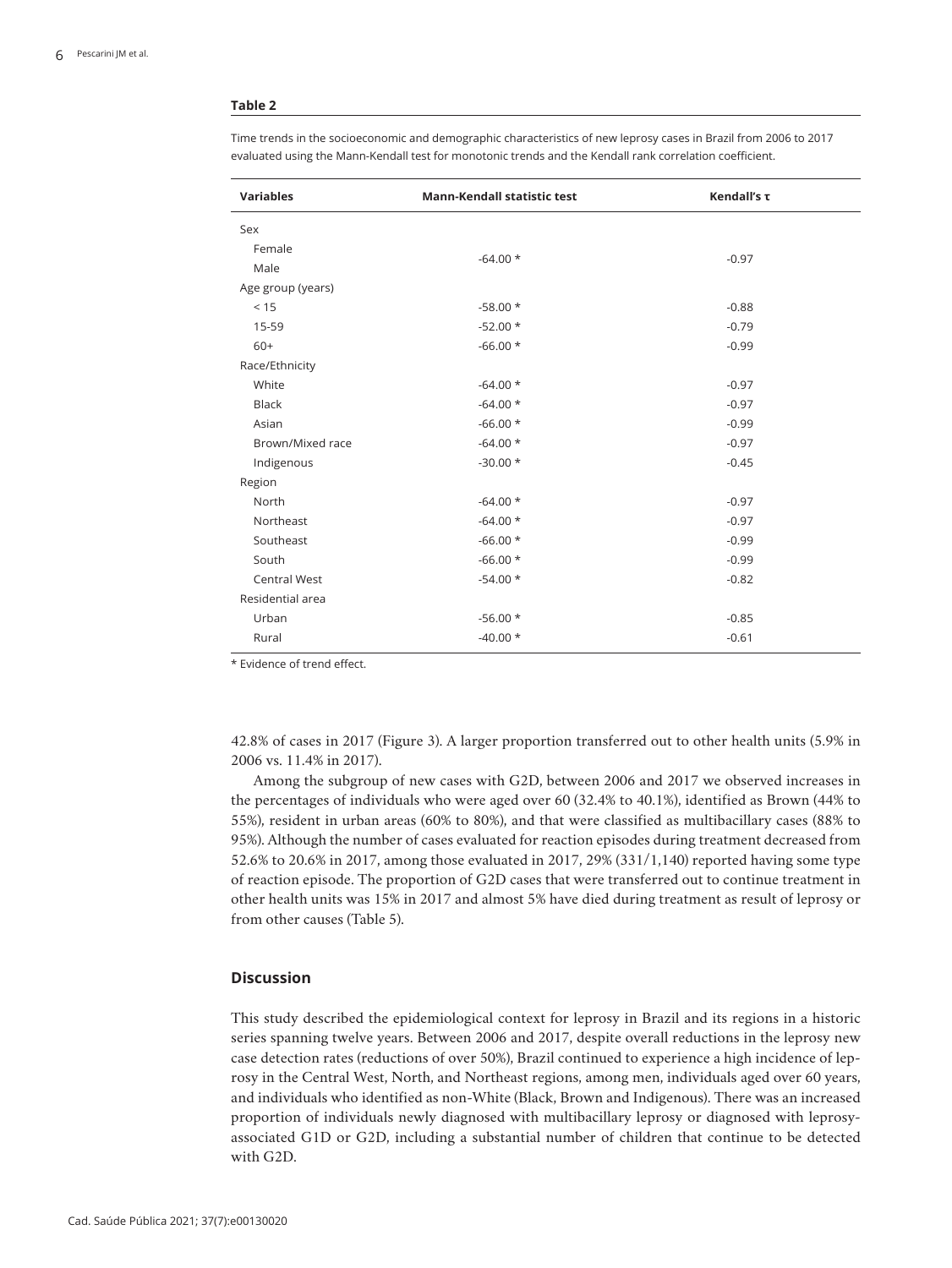Total number and percentage of new leprosy cases by clinical characteristics in Brazil from 2006 to 2017.

| <b>Clinical variables</b>            |        | 2006  | 2017        |       |  |
|--------------------------------------|--------|-------|-------------|-------|--|
|                                      | n      | %     | n           | %     |  |
| Total                                | 43,774 | 100.0 | 21,244      | 100.0 |  |
| Clinical form                        |        |       |             |       |  |
| Undeterminate                        | 8,986  | 20.5  | 3,141       | 14.8  |  |
| Tuberculoid                          | 10,449 | 23.9  | 3,301       | 15.5  |  |
| <b>Borderline</b>                    | 13,840 | 31.6  | 9,983       | 47.0  |  |
| Lepromatous                          | 6,809  | 15.6  | 3,008       | 14.2  |  |
| Not reported                         | 3,690  | 8.4   | 1,811       | 8.6   |  |
| Operational classification           |        |       |             |       |  |
| Paucibacillary                       | 20,526 | 46.9  | 6,328       | 29.8  |  |
| Multibacillary                       | 23,145 | 52.9  | 14,916      | 70.2  |  |
| Not reported                         | 103    | 0.2   | $\mathbf 0$ | 0.0   |  |
| Disability grade at diagnosis        |        |       |             |       |  |
| Grade 0                              | 29,811 | 68.1  | 12,375      | 58.3  |  |
| Grade 1                              | 7,495  | 17.1  | 5,032       | 23.7  |  |
| Grade 2                              | 2,416  | 5.5   | 1,436       | 6.8   |  |
| Not reported                         | 4,052  | 9.3   | 2,401       | 11.3  |  |
| Disability grade at end of treatment |        |       |             |       |  |
| Grade 0                              | 18,486 | 42.2  | 9,112       | 42.9  |  |
| Grade 1                              | 3,728  | 8.5   | 2,253       | 10.6  |  |
| Grade 2                              | 1,240  | 2.8   | 784         | 3.7   |  |
| Not reported                         | 20,320 | 46.4  | 9,095       | 42.8  |  |
| Reaction episodes                    |        |       |             |       |  |
| No reaction                          | 14,116 | 32.2  | 14,097      | 66.4  |  |
| Type 1                               | 2,476  | 5.7   | 1,901       | 8.9   |  |
| Type 2                               | 751    | 1.7   | 485         | 2.3   |  |
| Types 1 and 2                        | 357    | 0.8   | 209         | 1.0   |  |
| Not reported                         | 26,074 | 59.6  | 4,552       | 21.4  |  |
| Treatment outcome                    |        |       |             |       |  |
| Cure                                 | 38,209 | 87.3  | 17,223      | 81.1  |  |
| Dropout                              | 2,339  | 5.3   | 1,211       | 5.7   |  |
| Transferred health unit              | 2,584  | 5.9   | 2,421       | 11.4  |  |
| Death                                | 642    | 1.5   | 389         | 1.8   |  |
| Average number of recorded contacts  | 3.7    | 2.4   | 3.2         | 2.3   |  |
| Average number of examined contacts  | 2.1    | 2.3   | 2.8         | 2.2   |  |

Our study provides evidence that leprosy remains endemic in Brazil as of 2017 (10.2/100,000), with strong heterogeneity and hyperendemic areas (> 20/100,000) in the North and Central West regions of the country. The Brazilian leprosy NCDR remains higher than across the World Health Organization (WHO) regions such as Americas (2.86/100,000) or in other endemic regions, such as Southeast Asia (7.72/100,000) 8,9,10.

These data also indicate that Brazil continues to have a very high incidence of infection among children under 15 years of age 11. This high burden in the pediatric population may reflect early infection of children and teenagers arising from sustained disease transmission associated with low detection rates and lack of timely treatment in adults with multibacillary leprosy 12,13. Studies carried out previously in Brazil, Saudi Arabia, Mexico, and South Korea provide evidence of a decreasing trend in the number of new leprosy cases among those under 15 years, which has been mainly attributed to the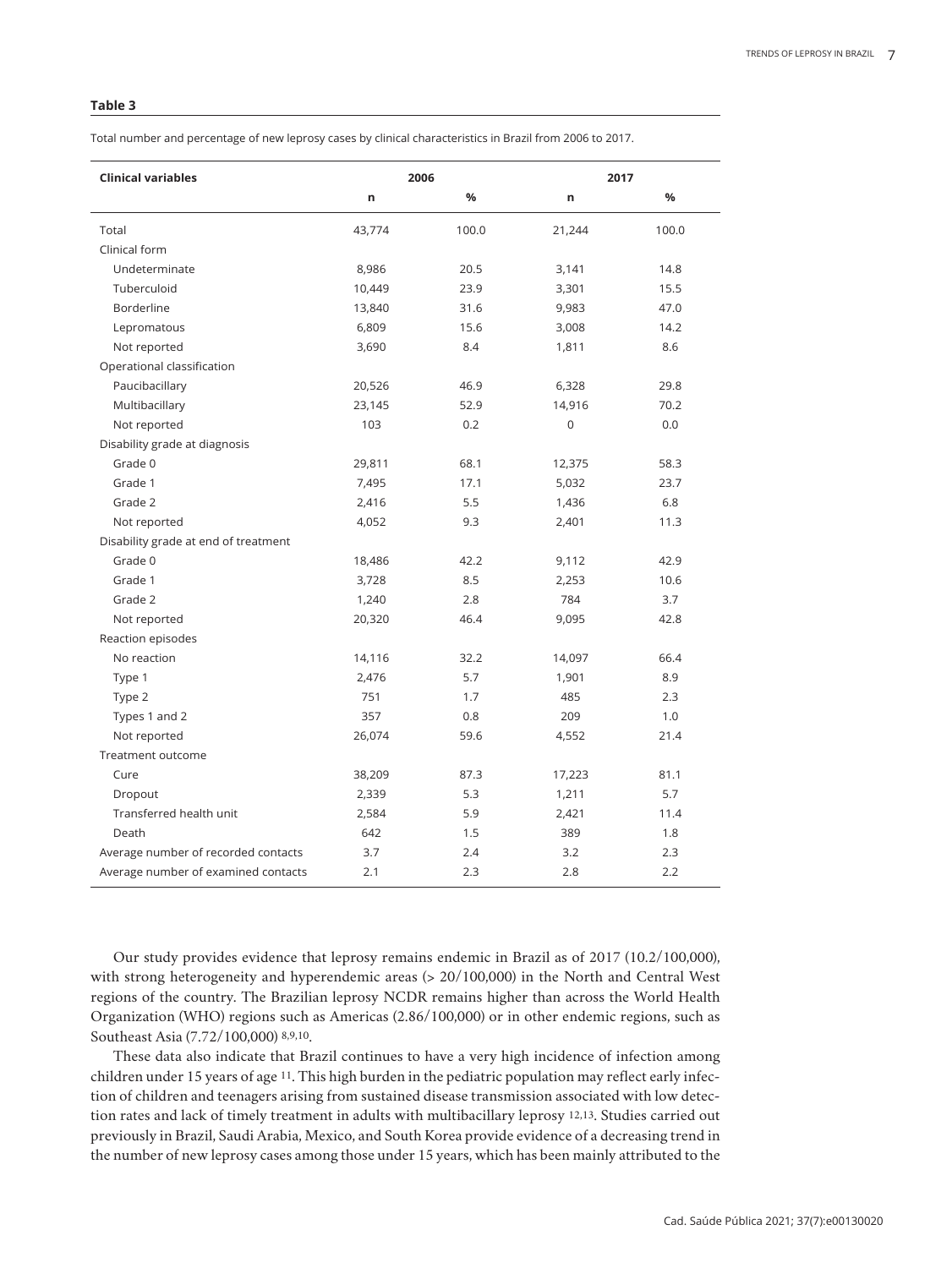# **Figure 2**

Frequency of new case detections of leprosy by grade of physical disability at diagnosis for the overall population and for children under 15 years old in Brazil from 2006 to 2017.



2b) Children under 15 years



provision of multidrug-therapy, contact surveillance and immunoprophylaxis 5,14,15. An evaluation of the Brazilian Unified National Health System (SUS) achievements in tackling communicable diseases demonstrated that, despite the efforts taken in the last 30 years to control leprosy, they have not been able to fully control the disease transmission, with leprosy NCDR in children as a salient indicator of persistent circulation of *M. leprae* 15,16.

The higher NCDR among men and the consistent male:female ratio across all years demonstrates an imbalance in leprosy distribution by sex in Brazil. Differences in morbidity between men and women can be determined by social factors related to lifestyle, habits, culture, and behavior 17,18. In general, men may be more vulnerable to illness and more severe forms, mainly due to their poor healthcare seeking behavior coupled with scarcity of specific services addressing their needs 17. Although NCDRs remain high among children, the increased leprosy trend observed among older adults 19,20 and the increasing number of multibacillary cases are also consistent with the patterns observed in high-income countries, where leprosy was eliminated in the past century 15,21,22,23.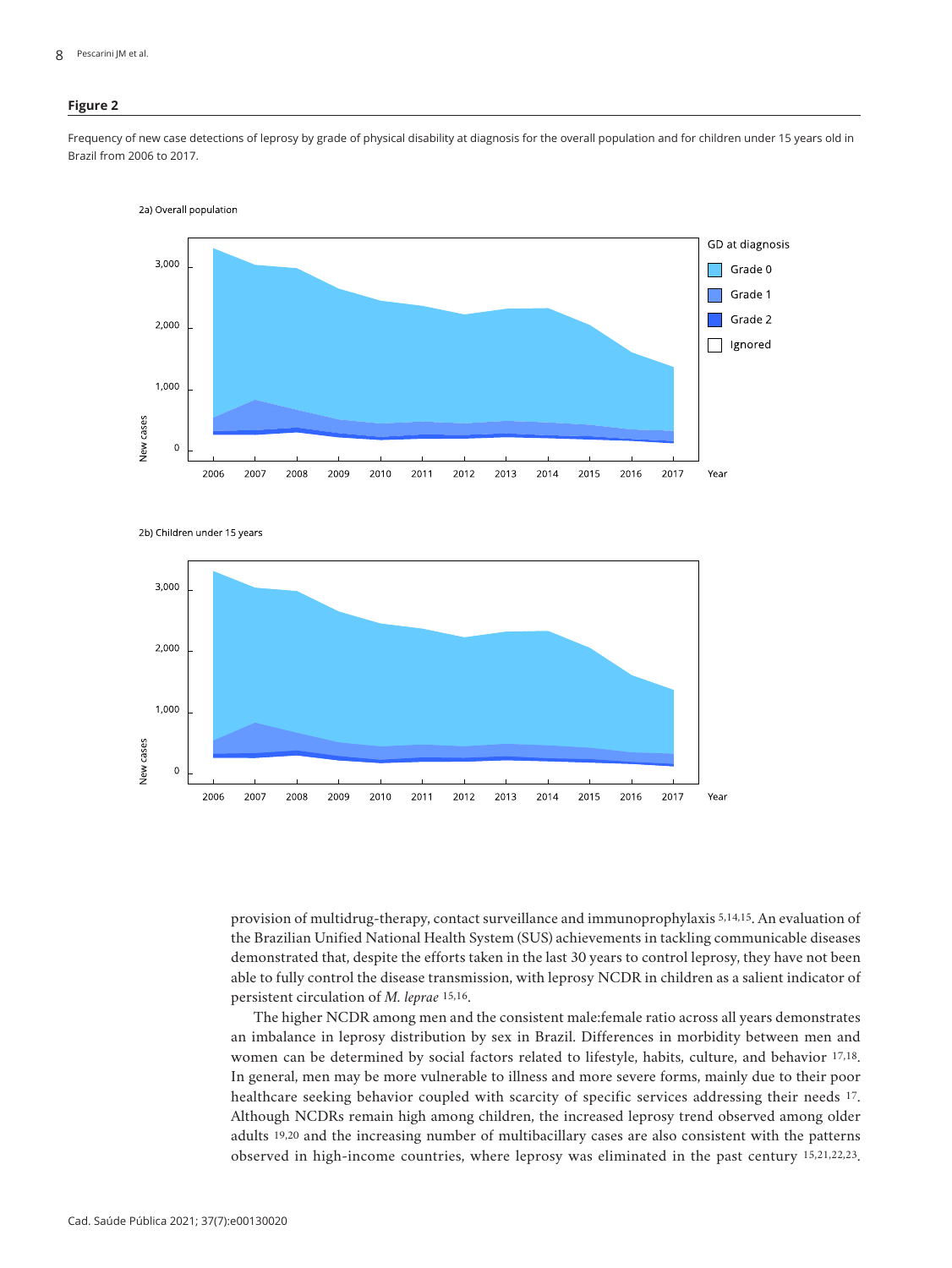# **Figure 3**

Distribution of grades of physical disabilities at the diagnosis and in the end of treatment in Brazil in 2006 and in 2017.

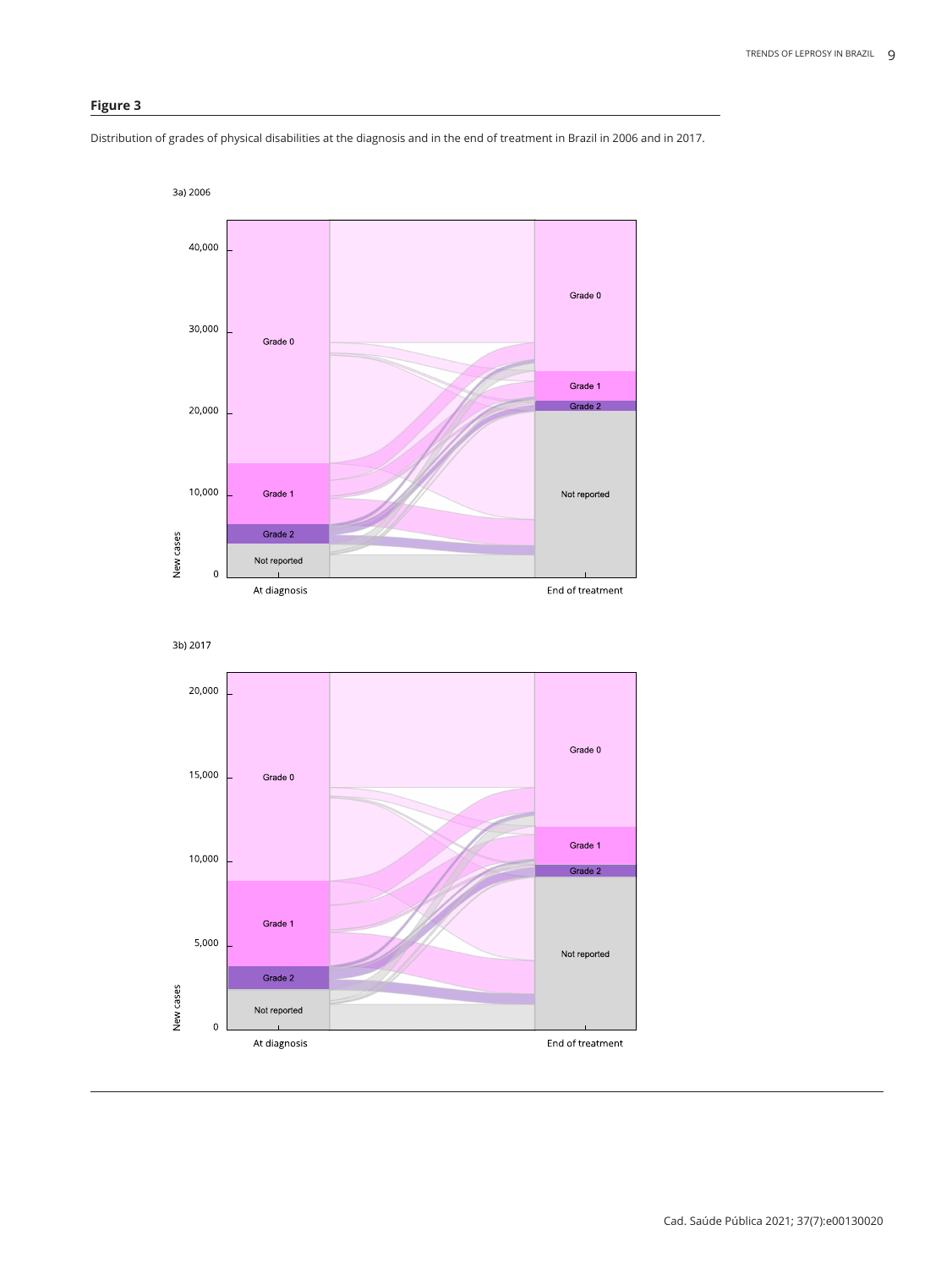Summary table of disability grade at diagnosis versus end of treatment in Brazil from 2006 to 2017 (N = 396,989).

| At diagnosis     | <b>Total</b> | At end of treatment |               |                  |               |     |                  |        |                    |  |
|------------------|--------------|---------------------|---------------|------------------|---------------|-----|------------------|--------|--------------------|--|
|                  |              | G <sub>0</sub> D    |               | G <sub>1</sub> D |               |     | G <sub>2</sub> D |        | Grade not reported |  |
|                  |              | $\mathsf{n}$        | $\frac{0}{0}$ | n                | $\frac{9}{6}$ | n   | %                | n      | $\frac{9}{6}$      |  |
| 2006             |              |                     |               |                  |               |     |                  |        |                    |  |
| G0D              | 29,811       | 15,037              | 50.4          | 1,282            | 4.3           | 235 | 0.8              | 13,257 | 44.5               |  |
| G <sub>1</sub> D | 7,495        | 2,087               | 27.8          | 1,929            | 25.7          | 283 | 3.8              | 3,196  | 42.6               |  |
| G <sub>2</sub> D | 2,416        | 387                 | 16.0          | 282              | 11.7          | 637 | 26.4             | 1,110  | 45.9               |  |
| Not reported     | 4052         | 975                 | 24.1          | 235              | 5.8           | 85  | 2.1              | 2,757  | 68.0               |  |
| 2017             |              |                     |               |                  |               |     |                  |        |                    |  |
| G0D              | 12,375       | 6,831               | 55.2          | 509              | 4.1           | 86  | 0.7              | 4,949  | 40.0               |  |
| G <sub>1</sub> D | 5,032        | 1,447               | 28.8          | 1,459            | 29.0          | 141 | 2.8              | 1,985  | 39.4               |  |
| G <sub>2</sub> D | 1.436        | 192                 | 13.4          | 129              | 9.0           | 502 | 35.0             | 613    | 42.7               |  |
| Not reported     | 2,401        | 642                 | 26.7          | 156              | 6.5           | 55  | 2.3              | 1,548  | 64.5               |  |

Note: grade of physical disability (grade 0 – G0D, grade 1 – G1D, and grade 2 – G2D).

# **Table 5**

The distributions of sociodemographic and clinical variables for individuals with grade 2 disabilities (G2D) at diagnosis in Brazil from 2006 to 2017.

| <b>Variables</b>              | $2006 (n = 4, 144)$ |      | $2017 (n = 1,436)$ |      |  |
|-------------------------------|---------------------|------|--------------------|------|--|
|                               | n                   | %    | n                  | %    |  |
| Sex                           |                     |      |                    |      |  |
| Female                        | 718                 | 29.7 | 437                | 30.4 |  |
| Male                          | 1,698               | 70.3 | 999                | 69.6 |  |
| Age group (years)             |                     |      |                    |      |  |
| < 15                          | 63                  | 2.6  | 39                 | 2.7  |  |
| 15-59                         | 1,571               | 65.0 | 821                | 57.2 |  |
| $60+$                         | 782                 | 32.4 | 576                | 40.1 |  |
| Race/Ethnicity                |                     |      |                    |      |  |
| White                         | 867                 | 35.9 | 387                | 26.9 |  |
| Brown/Mixed race              | 1,063               | 44.0 | 795                | 55.4 |  |
| <b>Black</b>                  | 349                 | 14.4 | 197                | 13.7 |  |
| Asian                         | 30                  | 1.2  | 11                 | 0.8  |  |
| Indigenous                    | 11                  | 0.5  | 6                  | 0.4  |  |
| Not reported                  | 96                  | 4.0  | 40                 | 2.8  |  |
| Level of education            |                     |      |                    |      |  |
| Primary education or lower    | 1,850               | 76.6 | 887                | 61.8 |  |
| Secondary education or higher | 290                 | 12.0 | 301                | 21.0 |  |
| Not reported                  | 276                 | 11.4 | 248                | 17.3 |  |
| Region of residence           |                     |      |                    |      |  |
| North                         | 387                 | 16.0 | 304                | 21.2 |  |
| Northeast                     | 842                 | 34.9 | 552                | 38.4 |  |
| Southeast                     | 731                 | 30.3 | 317                | 22.1 |  |
| South                         | 169                 | 7.0  | 65                 | 4.5  |  |
| <b>Central West</b>           | 286                 | 11.8 | 197                | 13.7 |  |
| Not reported                  | $\mathbf{1}$        | 0.0  | $\mathbf{1}$       | 0.1  |  |

(continues)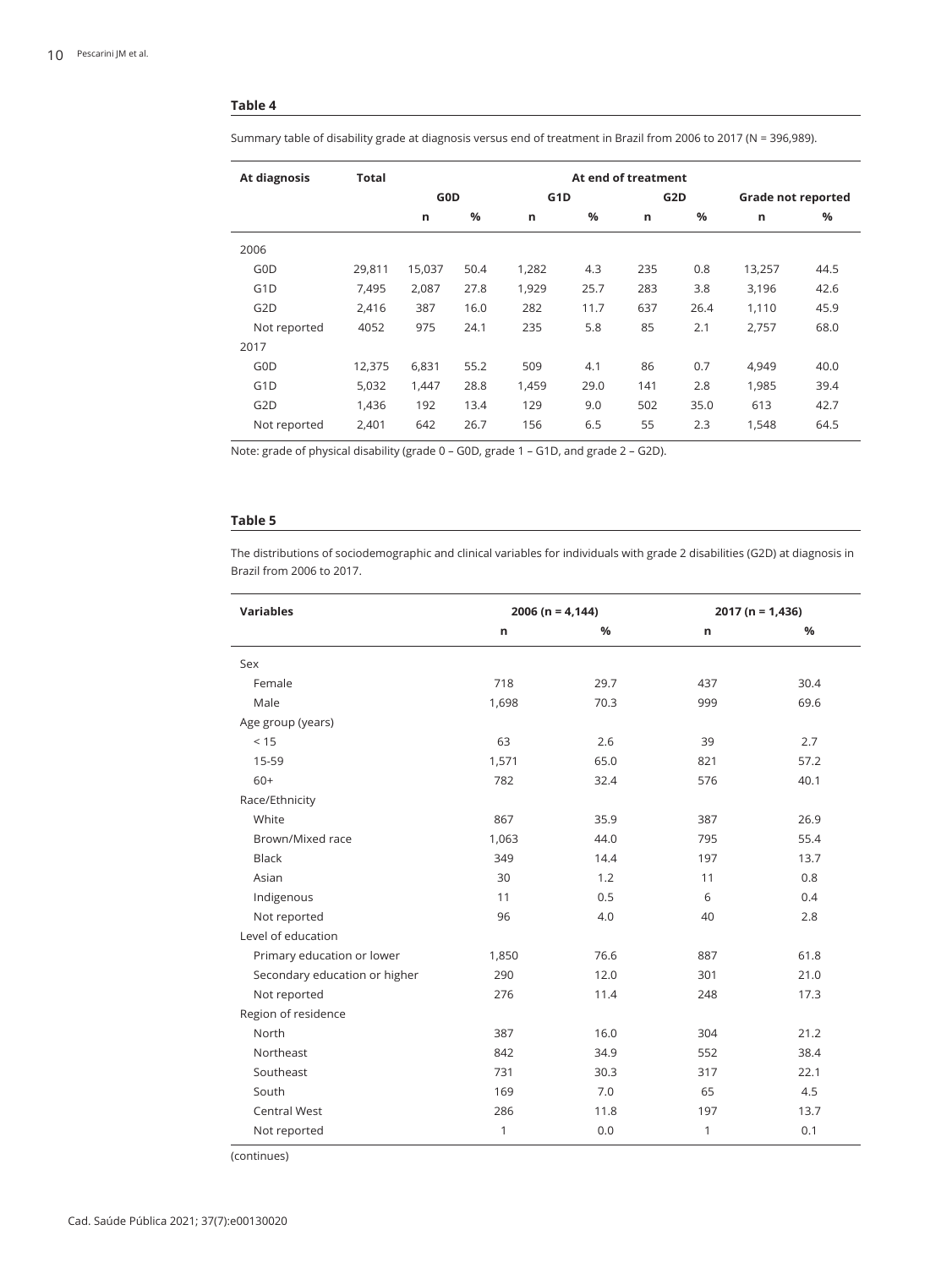#### **Table 5 (continued)**

| <b>Variables</b>           | $2006 (n = 4,144)$ |      | $2017 (n = 1,436)$  |      |
|----------------------------|--------------------|------|---------------------|------|
|                            | n                  | %    | n                   | %    |
| Residential area           |                    |      |                     |      |
| Urban                      | 1,441              | 59.6 | 1,141               | 79.5 |
| Rural                      | 339                | 14.0 | 251                 | 17.5 |
| Not reported               | 636                | 26.3 | 44                  | 3.1  |
| Clinical form              |                    |      |                     |      |
| Indeterminate              | 55                 | 2.3  | 48                  | 3.3  |
| Tuberculoid                | 256                | 10.6 | 79                  | 5.5  |
| Borderline                 | 1,066              | 44.1 | 783                 | 54.5 |
| Lepromatous                | 858                | 35.5 | 426                 | 29.7 |
| Not evaluated              | 181                | 7.5  | 100                 | 7.0  |
| Operational classification |                    |      |                     |      |
| Paucibacillary             | 293                | 12.1 | 78                  | 5.4  |
| Multibacillary             | 2,119              | 87.7 | 1,358               | 94.6 |
| Not evaluated              | $\sqrt{4}$         | 0.2  | $\mathsf{O}\xspace$ | 0.0  |
| Reaction                   |                    |      |                     |      |
| No reaction                | 780                | 32.3 | 809                 | 56.3 |
| Type 1                     | 220                | 9.1  | 226                 | 15.7 |
| Type 2                     | 100                | 4.1  | 66                  | 4.6  |
| Types 1 and 2              | 44                 | 1.8  | 39                  | 2.7  |
| Not evaluated              | 1,272              | 52.6 | 296                 | 20.6 |
| Reported treatment outcome |                    |      |                     |      |
| Cure                       | 1,992              | 82.5 | 1,072               | 74.7 |
| Dropout                    | 119                | 4.9  | 77                  | 5.4  |
| Transferred health unit    | 195                | 8.1  | 216                 | 15.0 |
| Death                      | 110                | 4.6  | 71                  | 4.9  |

However, the fact that the disease is more frequent among the individuals self-identified as Black and those with a lower level of education, which may be considered proxy variables for social and economic inequality, our results also reinforce the idea of there being social determinants of leprosy in Brazil and disparities in awareness of the disease and access to health services 24,25. In Brazil, individuals identifying as Black have historically experienced racial discrimination associated with reduced access to education, fewer work and income opportunities, and poorer household living conditions 25,26 – social factors that may increase susceptibility to infectious diseases.

While the increased proportion of multibacillary cases indicates a reduction of leprosy endemicity, the increased proportion of G1D and G2D and still high NCDR among children indicates late diagnosis and inadequately detected and persistent transmission of *M. leprae* 13.

In 2017, 7.6% of the leprosy cases in Brazil were diagnosed with G2D at the time of detection, higher than the 5.8% observed around the world in 2017, and among other endemic countries like India (3.6%) and Indonesia (0.7%) 27. A recent population-based study evaluating low-income people in Brazil found a high incidence of leprosy among household contacts of patients with multibacillary leprosy (772.1/100,000 person-year) and with G2D (852.1/100,000 person-year) 28, suggesting that severe forms of leprosy may be associated with an increase of transmission. The increase in proportions of physical disabilities observed over the years suggests that it is still necessary to strengthen contact tracing and active case finding in high-incidence areas to improve timely leprosy detection in the country 1.

Furthermore, the deficits in evaluation of the presence of leprosy-associated physical disabilities at the end of treatment suggests limitations in healthcare capacity and reinforce the need for reducing health disparities and increasing availability of health services 9. On the other hand, the large proportion of cases transferred to other health units from 2006 to 2017 might suggest decentralization of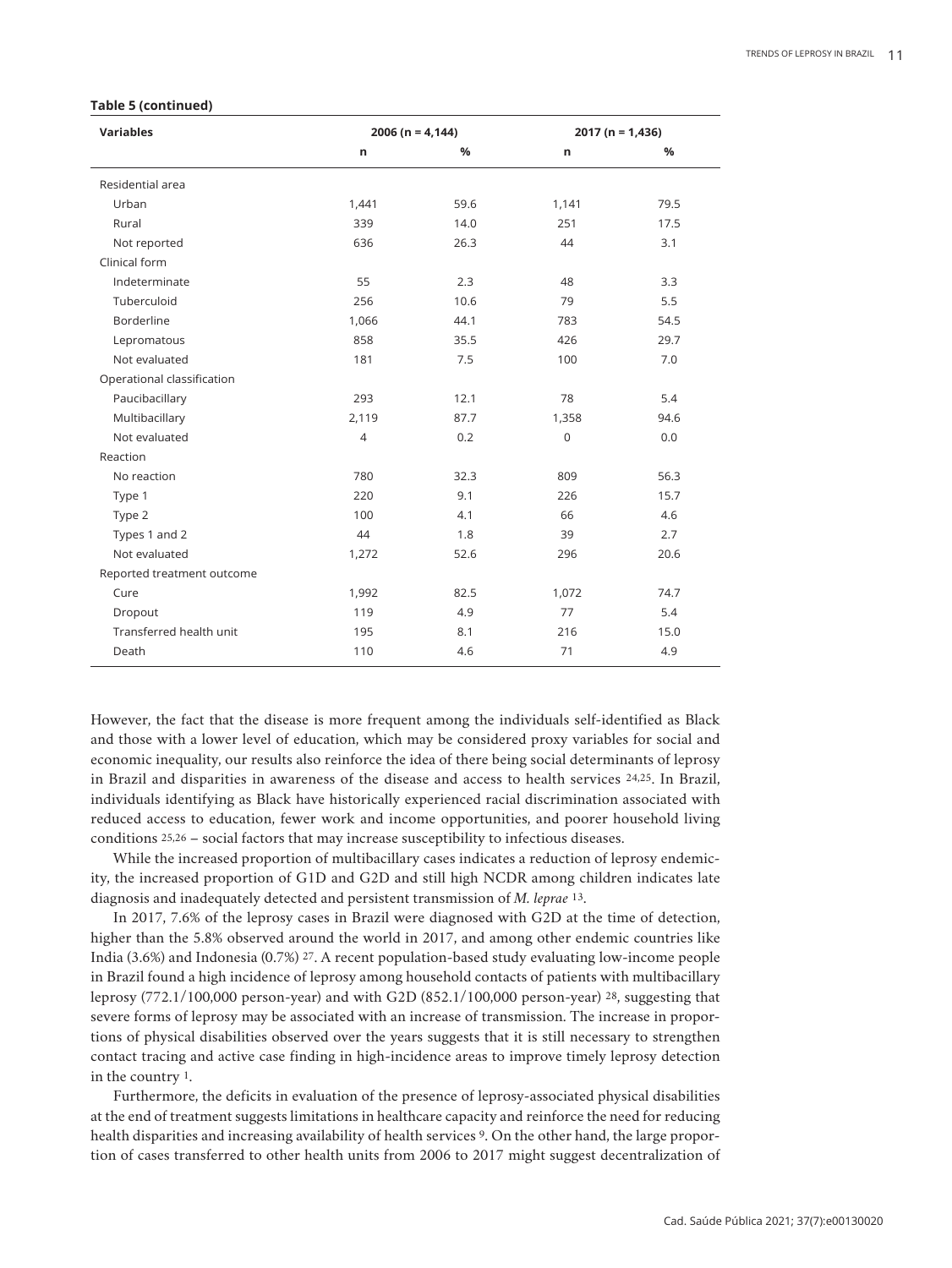treatment, which started with the family health program implementation and that became a priority for leprosy after 2006. A previous study that took place in a cluster of leprosy in Brazil (2001-2009) observed that a high percentage of municipalities (93.6%) have reported detecting at least one leprosy case outside their municipality, sometimes derived from communities more than 1,000km away 29. These data suggest gaps in the capacity of the decentralized Brazilian health system to detect and provide comprehensive health care to individuals affected by leprosy 29.

The concentration of leprosy cases among individuals self-identified as Black, Brown, and Indigenous and living in the poorest regions of Brazil, along with the still high proportion of cases that are detected with disabilities and the high number of cases among children reinforces the fact that leprosy remains a public health problem and that early and universally accessible diagnosis still represents an important priority and challenge for leprosy control in the country. Therefore, achieving the control strategy goals requires universal health coverage, with a focus on children. In addition, the country needs an increase in social and financial support, strategies to fight stigma, and intersectoral activities to reduce social and health inequalities, especially racial disparities 9. Strategies such as conditional cash transfer programs – as *Bolsa Família Program* – have been associated with a reduction in leprosy detection rates in adults and children 24,30, and have recently been associated with higher leprosy treatment adherence and cure by acting on the social determinants of this and other poverty-related diseases 31. However, leprosy continues to disproportionately affect the more deprived regions and vulnerable populations in Brazil.

The *Global Leprosy Strategy (2016-2020)* was directed at "Acceleration towards a world without leprosy" and incorporated guidelines establishing three main objectives: (i) zero children diagnosed with leprosy with G2D; (ii) reduction to less than 1 case/million inhabitants of new cases of leprosy with G2D at diagnosis; (iii) and zero countries with legislation that allows for discrimination against leprosy 9. Therefore, our data suggest that Brazil has not yet met leprosy-related disability targets. However, these were broad objectives and difficult to achieve in a five-year plan. WHO has a new *Global Leprosy Strategy (2021-2030)* 32 – "Towards zero leprosy" –, which is focused on interrupting transmission, achieving zero autochthonous cases, and include a more specific care to persons suffering from physical treatment, socioeconomic rehabilitation and mental health impact of leprosy. These bold targets will need even greater funding and political will to provide healthcare that can improve early detection and treatment across all endemic regions of Brazil and that will reach the most affected and vulnerable subgroups.

The interpretation of the results of this study should be done with caution due to the use of secondary data. These data are likely to still represent a underestimation of true incidence of leprosy in Brazil due to (i) poor data completion and possible inconsistencies in the quality of the information and (ii) under-reporting of cases that possibly occur among the poorest individuals and in poorest areas of Brazil 31. Additionally, trends have to be interpreted carefully as we did not perform a time series analysis.

Despite these limitations, the analysis and interpretation of these findings contribute to the development and evaluation of leprosy surveillance activities in Brazil, suggesting the need to reinforce active case finding and continuous monitoring of leprosy patients after multidrug-therapy (MDT), especially after the increasing primary resistance to MDT in Brazil and elsewhere 33,34.

Our results demonstrate some weaknesses of health services in implementing leprosy control actions, especially those related to diagnosis and timely treatment. In addition, these findings reinforce the need to discuss financing for the control of neglected diseases, such as leprosy, as well as the development of new technologies for their diagnosis and treatment. Finally, we highlight that less attention is given to strategies that aim to improve socioeconomic determinants of leprosy and to reduce inequalities in leprosy diagnosis. Leprosy should be included on the social protection agenda to ensure that affected people become priority beneficiaries in specific programs, such as *Bolsa Família Program* or as a priority group of social housing programs, such as *Minha Casa Minha Vida* [My House, My Life Program]. Social protection strategies focusing on leprosy control are especially important in the context of recent increase in leprosy cases in Brazil in the previous year (Brazilian Health Informatics Department. http://tabnet.datasus.gov.br, accessed on 28/Nov/2019) and could be specifically targeted to improve contact tracing, reduce stigmatizing disabilities and prevent further transmission.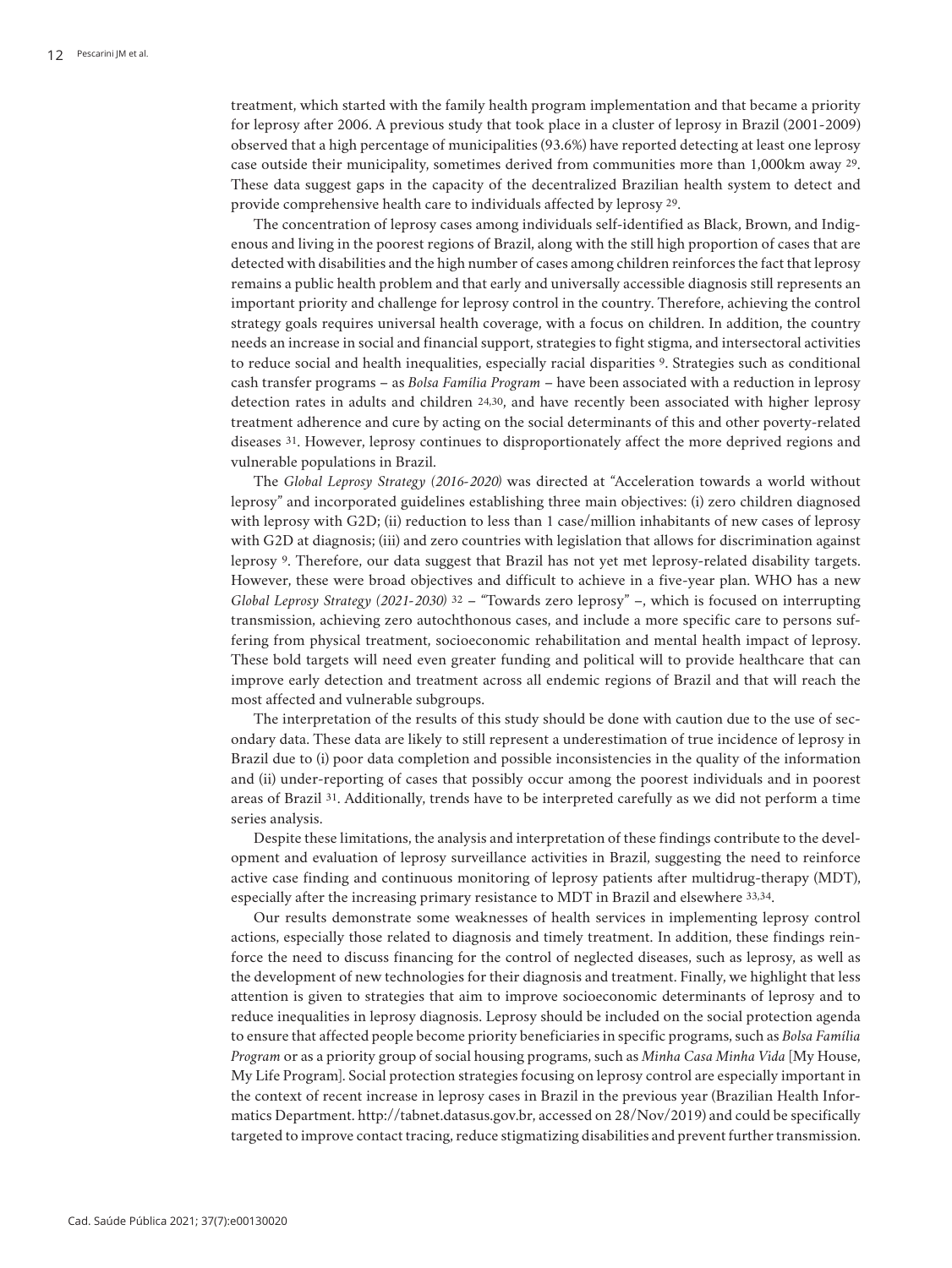# **Conclusions**

This study indicates that there was a decreasing trend of leprosy detection rates in Brazil between 2006 and 2017. However, leprosy remains hyperendemic in some regions, and continues to disproportionately affect male, older and Black, Brown and Indigenous populations. Our results reinforce the urgent need to define and strengthen public health interventions targeting people affected by severe forms of leprosy in order to reduce disabilities and stigma, and decrease transmission. Although advances have been observed in health service coverage and social protection programs in recent years, the results indicate the need for recognition, prevention and control actions in areas at highest risk of transmission. We suggest that prioritizing health education activities, active search and contact tracing, and timely treatment using multidrug-therapy are needed to prevent and treat leprosy-related disabilities.

#### **Contributors**

J. M. Pescarini participated in the study conceptualization, data analysis and interpretation, writing of the original draft, and revision and editing of the final manuscript version. C. S. S. Teixeira participated in data analysis and interpretation, writing of the original draft, and revision and editing of the final manuscript version. N. B. Silva and M. S. Natividade participated in the data analysis and interpretation and revision and editing of the final version of the manuscript. M. N. Sanchez, M. L. F. Penna, and J. S. Nery participated in the data interpretation and revision and editing of the final manuscript version. L. C. Rodrigues, M. L. Barreto, and G. O. Penna participated in the study conceptualization, data interpretation, and revision and editing of the final manuscript version. E. B. Brickley participated in the study conceptualization, data analysis and interpretation, and revision and editing of the final manuscript version. All authors had full access to the final version, shared final responsibility for the decision to submit the paper for publication and declare no conflict of interest.

# **Additional informations**

ORCID: Júlia Moreira Pescarini (0000-0001-8711- 9589); Camila Silveira Silva Teixeira ( 0000-0001- 6340-7957); Nívea Bispo da Silva (0000-0002- 4472-6829); Mauro Niskier Sanchez (0000-0002- 0472-1804); Marcio Santos da Natividade (0000- 0002-3986-5656); Laura Cunha Rodrigues (0000- 0001-9008-660X); Maria Lúcia Fernandes Penna (0000-0003-0371-8037); Maurício Lima Barreto (0000-0002-0215-4930); Elizabeth B. Brickley (0000-0003-0280-2288); Gerson Oliveira Penna (0000-0001-8967-536X); Joilda Silva Nery (0000- 0002-1576-6418).

## **Acknowledgments**

This study was funded by the U.K. Medical Research Council (MRC; MR/N017250/1), CONFAP/ESRC/ MRC/BBSRC/CNPq/FAPDF 2015 – Neglected Tropical Diseases (FAP-DF 193.000.008/2016) to G. O. Penna and the Wellcome Trust (Grant 202912/B/16/Z). The funding sources had no role in the design, data collection, analysis, interpretation, or writing of this article.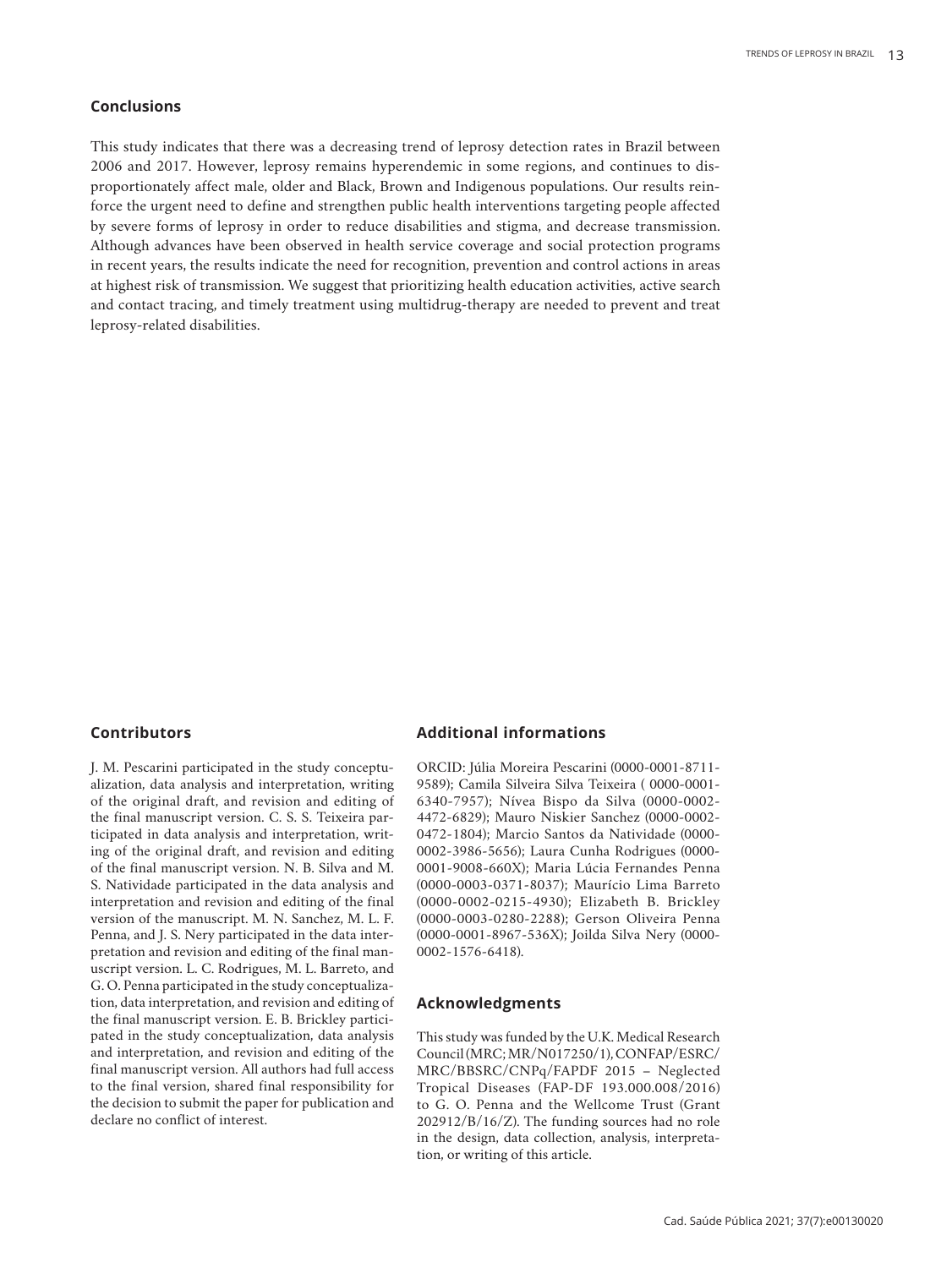# **References**

- 1. Raposo MT, Reis MC, Caminha AVQ, Heu kelbach J, Parker LA, Pastor-Valero M, et al. Grade 2 disabilities in leprosy patients from Brazil: need for follow-up after completion of multidrug therapy. PLoS Negl Trop Dis 2018; 12:e0006645.
- 2. World Health Organization. Global leprosy update, 2017: reducing the disease burden due to leprosy. Wkly Epidemiol Rec 2018; 93:445- 56.
- 3. Silva CLM, Fonseca SC, Kawa H, Palmer DOQ. Spatial distribution of leprosy in Bra zil: a literature review. Rev Soc Bras Med Trop 2017; 50:439-49.
- 4. Rodrigues RN, Leano HAM, Bueno IC, Araújo KMFA, Lana FCF. High-risk areas of leprosy in Brazil between 2001-2015. Rev Bras En ferm 2020; 73:e20180583.
- 5. Schneider PB, Freitas BHBM. Tendência da hanseníase em menores de 15 anos no Bra sil, 2001-2016. Cad Saúde Pública 2018; 34:e00101817.
- 6. Paes-Sousa R, Schramm JMA, Mendes LVP. Fiscal austerity and the health sector: the cost of adjustments. Ciênc Saúde Colet 2019; 24:4375-84.
- 7. Pescarini JM, Williamson E, Ichihara MY, Fi accone RL, Forastiere L, Ramond A, et al. Con ditional Cash Transfer Program and leprosy incidence: analysis of 12.9 million families from the 100 Million Brazilian Cohort. Am J Epidemiol 2020; 189:1547-58.
- 8. Ministério da Saúde. Sala de Apoio à Gestão Estratégica. Situação de saúde. Indicadores de morbidade. Hanseníase. http://sage.saude.gov. br/# (accessed on 10/Sep/2020).
- 9. World Health Organization. Global Leprosy Strategy 2016-2020: acceletariong towards a leprosy-free world. Geneva: World Health Or ganization; 2016.
- 10. World Health Organization. Global leprosy update, 2018: moving towards a leprosy free world. Wkly Epidemiol Rec 2019; 94:389-412.
- 11. Secretaria de Vigilância em Saúde, Ministério da Saúde. Diretrizes para vigilância, atenção e eliminação da hanseníase como problema de saúde pública: manual técnico-operacional. Brasília: Ministério da Saúde; 2016.
- 12. Santos SD, Penna GO, Costa MCN, Nativi dade MS, Teixeira MG. Leprosy in children and adolescents under 15 years old in an ur ban centre in Brazil. Mem Inst Oswaldo Cruz 2016; 111:359-64.
- 13. Vieira MCA, Nery JS, Paixao ES, de Andrade KVF, Penna GO, Teixeira MG. Leprosy in chil dren under 15 years of age in Brazil: a system atic review of the literature. PLoS Negl Trop Dis 2018; 12:e0006788.
- 14. Assiri A, Yezli S, Tayeb T, Almasri M, Bamg boye AE, Memish ZA. Eradicating leprosy in Saudi Arabia: outcome of a ten-year surveil lance (2003-2012). Travel Med Infect Dis 2014; 12:771-7.
- 15. Lee J, Kim JP, Nishikiori N, Fine PE. The de cline of leprosy in the Republic of Korea: pat terns and trends 1977-2013. Lepr Rev 2015; 86:316-27.
- 16. Teixeira MG, Costa MCN, Paixão ES, Carmo EH, Barreto FR, Penna GO. Conquistas do SUS no enfrentamento das doenças transmis síveis. Ciênc Saúde Colet 2018; 23:1819-28.
- 17. Juvrud J, Rennels JL. "I don't need help": gen der differences in how gender stereotypes pre dict help-seeking. Sex Roles 2017; 76:27-39.
- 18. Salgado DM, Knowlton AL, Johnson BL. Men's health-risk and protective behaviors: the ef fects of masculinity and masculine norms. Psy chol Men Masc 2019; 20:266-75.
- 19. Nobre ML, Illarramendi X, Dupnik KM, Hacker MA, Nery JA, Jerônimo SM, et al. Mul tibacillary leprosy by population groups in Brazil: lessons from an observational study. PLoS Negl Trop Dis 2017; 11:e0005364.
- 20. Rocha MCN, Nobre ML, Garcia LP. Temporal trend of leprosy among the elderly in Brazil, 2001-2018. Rev Panam Salud Pública 2020; 44:e12.
- 21. Irgens LM, Skjærven R. Secular trends in age at onset, sex ratio, and type index in leprosy observed during declining incidence rates. Am J Epidemiol 1985; 122:695-705.
- 22. Meima A, Irgens LM, Oortmarssen GJV, Rich ardus H. Disappearance of leprosy from Nor way: an exploration of critical factors using an epidemiological modelling approach. Int J Epi demiol 2002; 31:991-1000.
- 23. Lie H. Why is leprosy decreasing in Norway? Trans R Soc Trop Med Hyg 1929; 22:357-66.
- 24. Andrade KVF, Nery JS, Oliveira Penna G, Pen na L, Barreto M, Pereira SM. Effect of Brazil's Conditional Cash Transfer Programme on the new case detection rate of leprosy in children under 15 years old. Lepr Rev 2018; 89:13-24.
- 25. Nery JS, Ramond A, Pescarini JM, Alves A, Strina A, Ichihara MY, et al. Socioeconomic determinants of leprosy new case detection in the 100 Million Brazilian Cohort: a popula tion-based linkage study. Lancet Glob Health 2019; 7:e1226-36.
- 26. Lima M, Prates I. Racial inequalities in Bra zil: a persistent challenge. In: Arretche M, edi tor. Paths of inequality in Brazil. São Paulo: Springer; 2019. p. 113-34.
- 27. Kerr-Pontes LRS, Montenegro ACD, Barreto ML, Werneck GL, Feldmeier H. Inequality and leprosy in Northeast Brazil: an ecological study. Int J Epidemiol 2004; 33:262-9.
- 28. Teixeira CSS, Pescarini JM, Alves FJO, Nery JS, Sanchez MN, Teles C, et al. Incidence of and factors associated with leprosy among house hold contacts of patients with leprosy in Bra zil. JAMA Dermatol 2020; 156:640-8.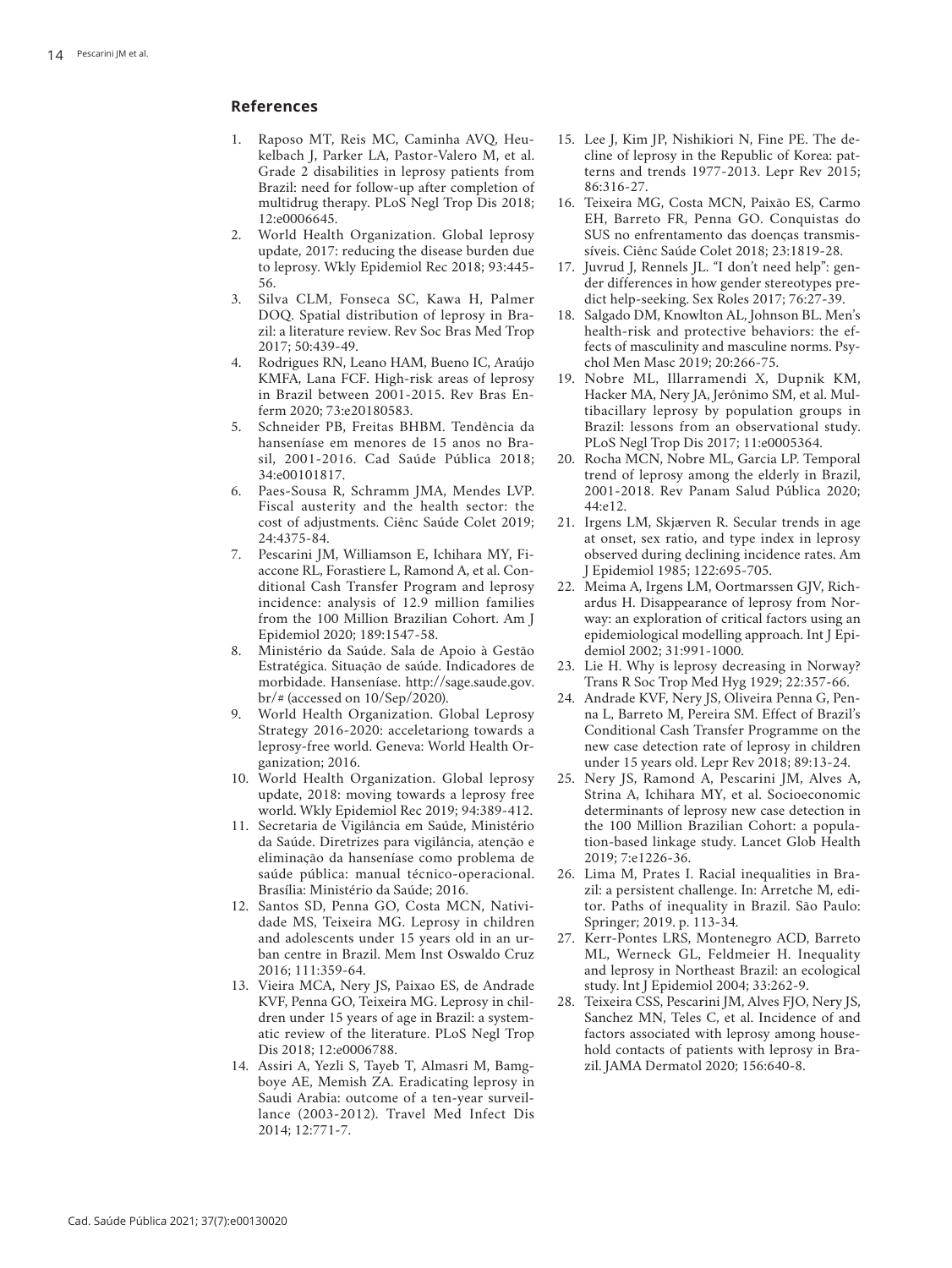- 29. Alencar CHM, Ramos Jr. AN, Sena Neto SA, Murto C, Alencar MJF, Barbosa JC, et al. Diagnóstico da hanseníase fora do município de residência: uma abordagem espacial, 2001 a 2009. Cad Saúde Pública 2012; 28:1685-98.
- 30. Nery JS, Pereira SM, Rasella D, Penna ML, Aquino R, Rodrigues LC, et al. Effect of the Brazilian conditional cash transfer and primary health care programs on the new case detection rate of leprosy. PLoS Negl Trop Dis 2014; 8:e3357.
- 31. Smith WC, van Brakel W, Gillis T, Saunderson P, Richardus JH. The missing millions: a threat to the elimination of leprosy. PLoS Negl Trop Dis 2015; 9:e0003658.
- 32. World Health Organization. Global Leprosy Strategy 2016-2020: towards zero leprosy. Geneva: World Health Organization; 2021.
- 33. Cambau E, Saunderson P, Matsuoka M, Cole ST, Kai M, Suffys P, et al. Antimicrobial resistance in leprosy: results of the first prospective open survey conducted by a WHO surveillance network for the period 2009-15. Clin Microbiol Infect 2018; 24:1305-10.
- 34. Rosa PS, D'Espindula HRS, Melo ACL, Fontes ANB, Finardi AJ, Belone AFF, et al. Emergence and transmission of drug/multidrug-resistant *Mycobacterium leprae* in a former leprosy colony in the Brazilian Amazon. Clin Infect Dis 2019; 70:2054-61.